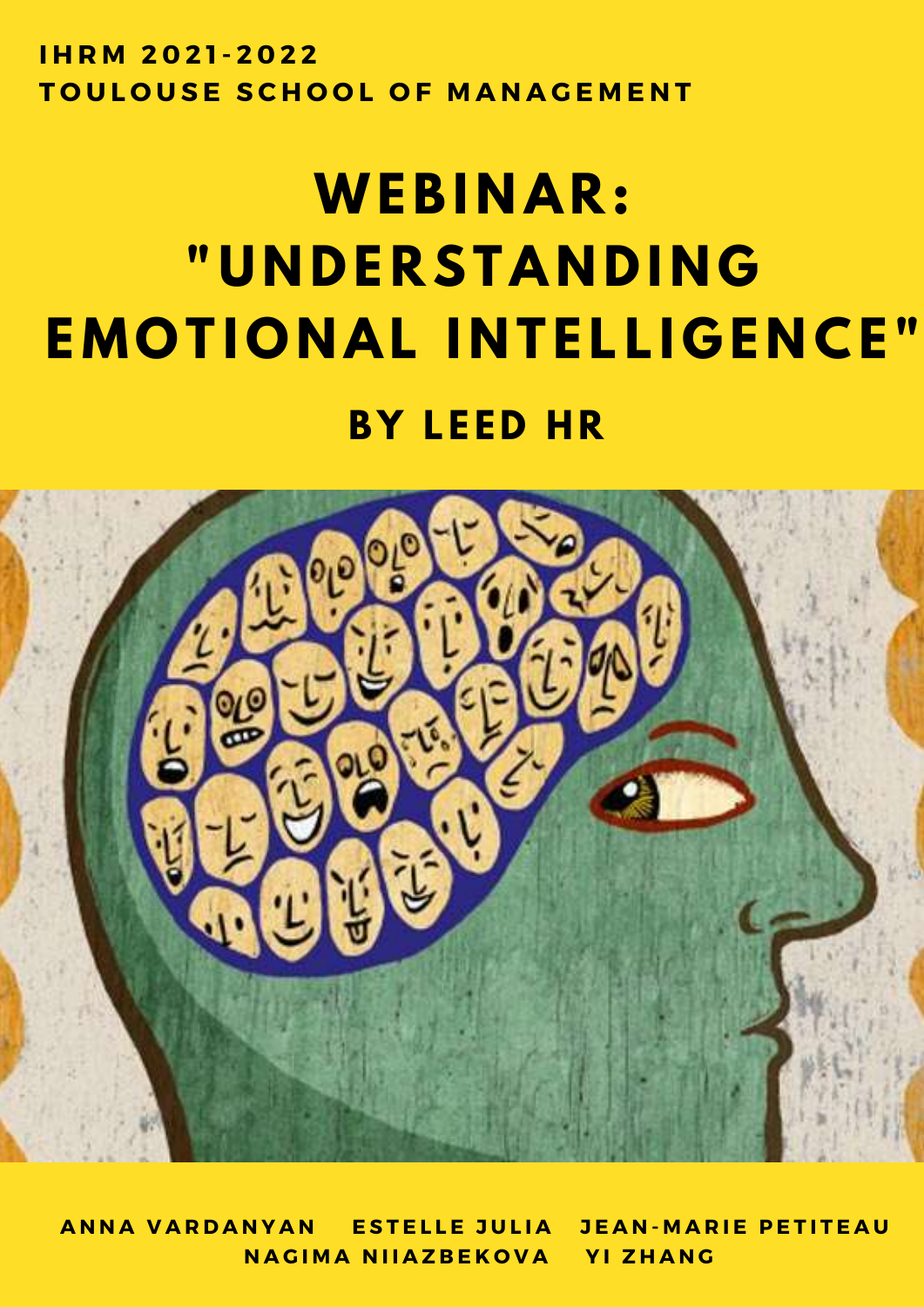## WEBINAR ORGANIZED BY LEED HR

#### **ANGELA PAYNE**



On the 28 of October 2021, LeedHR organized a webinar: " Understanding Emotional Intelligence Self Awareness, Flexibility, and Problem Solving". It was presented by two Co-founders LeedHR: Charles Fortier and Angela Payne. Angela Payne has spent her whole career in the Human Capital space and now she is responsible for both the development and delivery of client programs, ultimately creating better organizational leaders.

Charles Fortier is an accomplished sales & people leader and he has held multiple senior roles in the staffing, advertising, and software industries.

### **CHARLES FORTIER**



LeedHR, founded in Toronto, is a company that proposes professional trainings and coaching in leadership development. LeedHR experts help leaders to engage their employees via improving their emotional intelligence skills. They orgainize various webinars and conferences.



1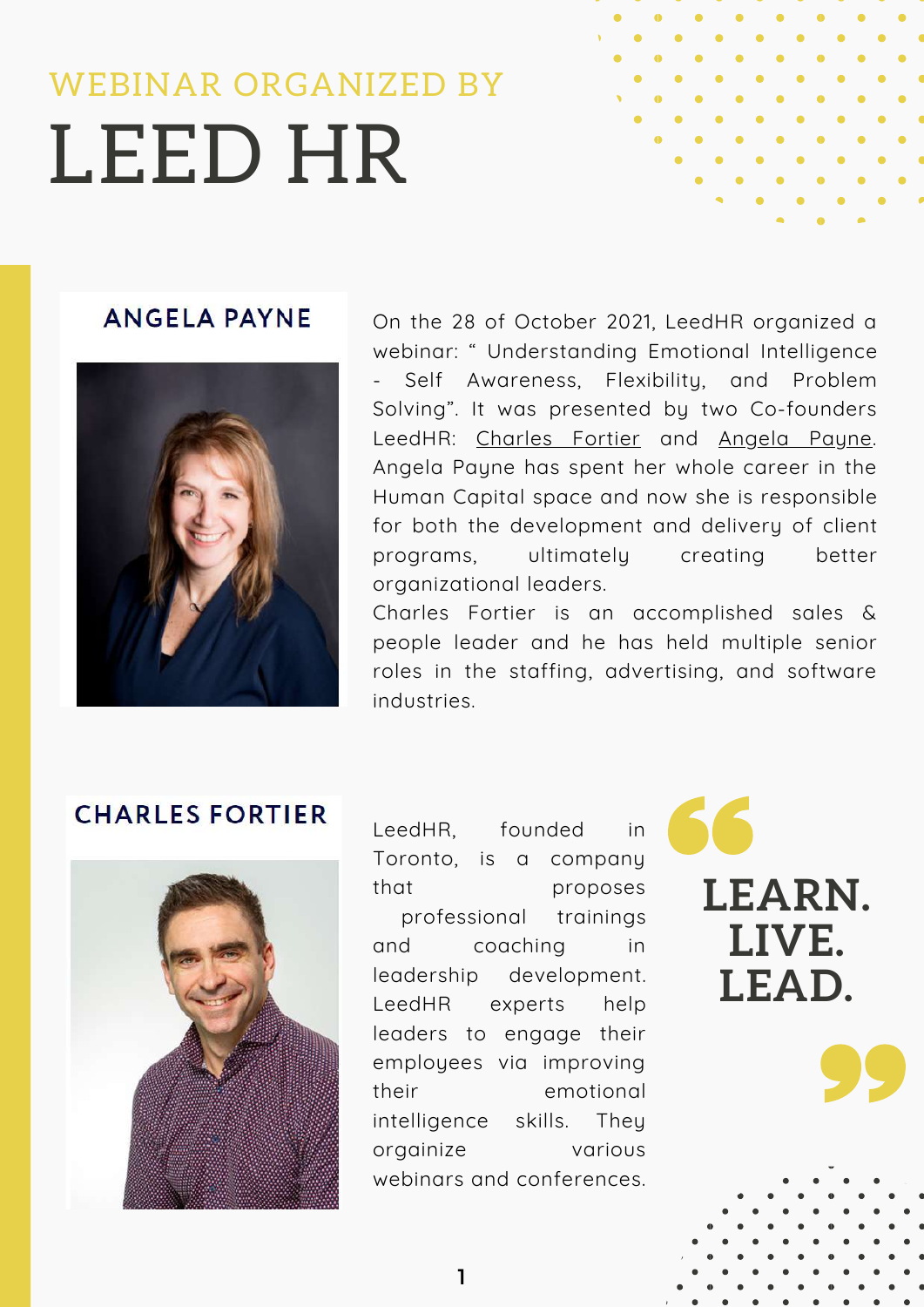

The World Economic Forum has identified, in its 2018 Future of Jobs report, emotional intelligence as being one of the top skills required by 2022.

According to Connected leaders, emotional and social skills are four times more important than IQ when considering success and prestige in professional settings.

Emotions guide every decision we make.

The reality of leadership: we all have blind spots!

According to John C. Maxwell, an American expert on leadership, a blind spot is an area in someone's leadership in which he/her continually fails to see himself/herself or a situation realistically.

Mind, body, language and emotion are all tied together.

## **WHAT I S EMOTIONAL INTELLIGENCE?**

"The ability to monitor one's own and other people's emotions, to discriminate between different emotions and label them appropriately, and to use emotional information to guide thinking and behavior". Peter Salovey and John Mayer

This definition was later broken down and refined into four proposed abilities: perceiving, using, understanding, and managing emotions.



Bar-On's model of EI consists of **five** scales: selfperception, self-expression, interpersonal, decision-making, and stress management. These five scales comprise the **three** emotional intelligence skills: emotional self-awareness, flexibility, and problem-solving.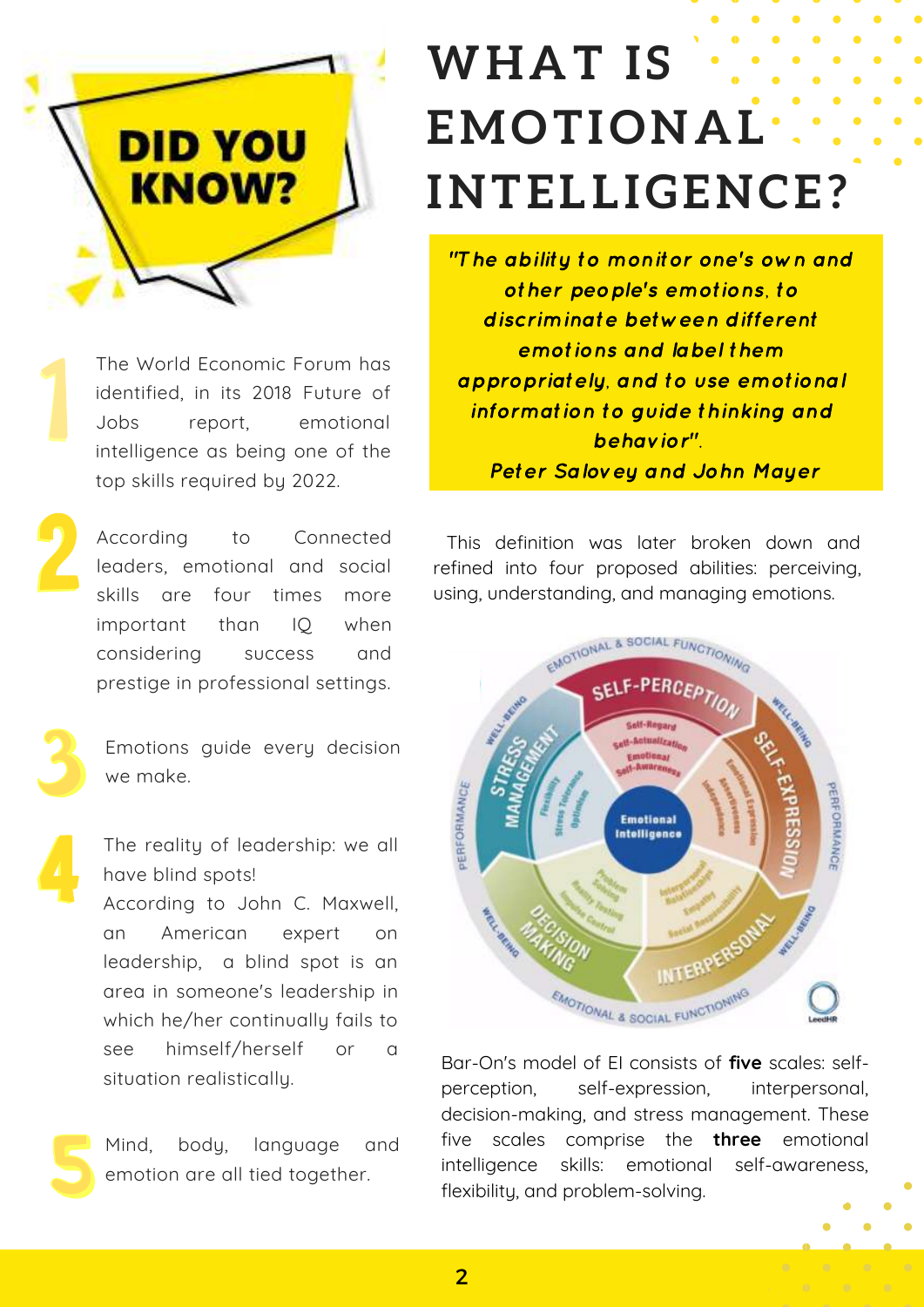## **EMOTIONAL SELF AWARENESS**



### **KEZAKO?**

Emotional self-awareness is the ability to be in touch with your emotions: to recognize them and understand how they can impact yourself and your behaviors. It is a muscle that you should develop!

"Emotional self-awareness is the building block of the next fundamental emotional intelligence: being able to shake off a bad mood."

Daniel Goleman

## **HOW EMOTIONALLY SELF-AWARE ARE YOU?**

You know what you are feeling and why you feel that way. You also understand how emotions help or hurt your actions and your behavior. you can objectively evaluate yourself.

.

- You can be in control and react to these situations. If you are high in emotional intelligence, you are expected to progress more quickly, knowing how it affects you and dominates your thoughts and actions.
- You can identify strategies to maintain healthy behavior.

A good reflection point is starting thining about what situation you are in? Anger? Disappointment? You will notice that you have limited vocabulary to name emotions. You can even feel a physical sensation of your emotion without knowing how to feel it.

Did you ever feel a physical sensation of your annoying?

Emotions can penalize you because you don't give the best of yourself, you don't explain well, and you don't understand what is happening. Understanding is the key to being able to find a way and to control yourself and your attitudes.

Instead of ignoring your feelings, you should ask yourself:

- What do you feel exactly? Recognize your emotion.
- What is causing that feeling?
- How is that influencing your actions? How your thoughts and feelings are linked with your behavior?
- How can you manage your emotions and assess your growth and effectiveness?.

Until you make the unconscious conscious, it will direct your life and you will call it fate. C.G. Jung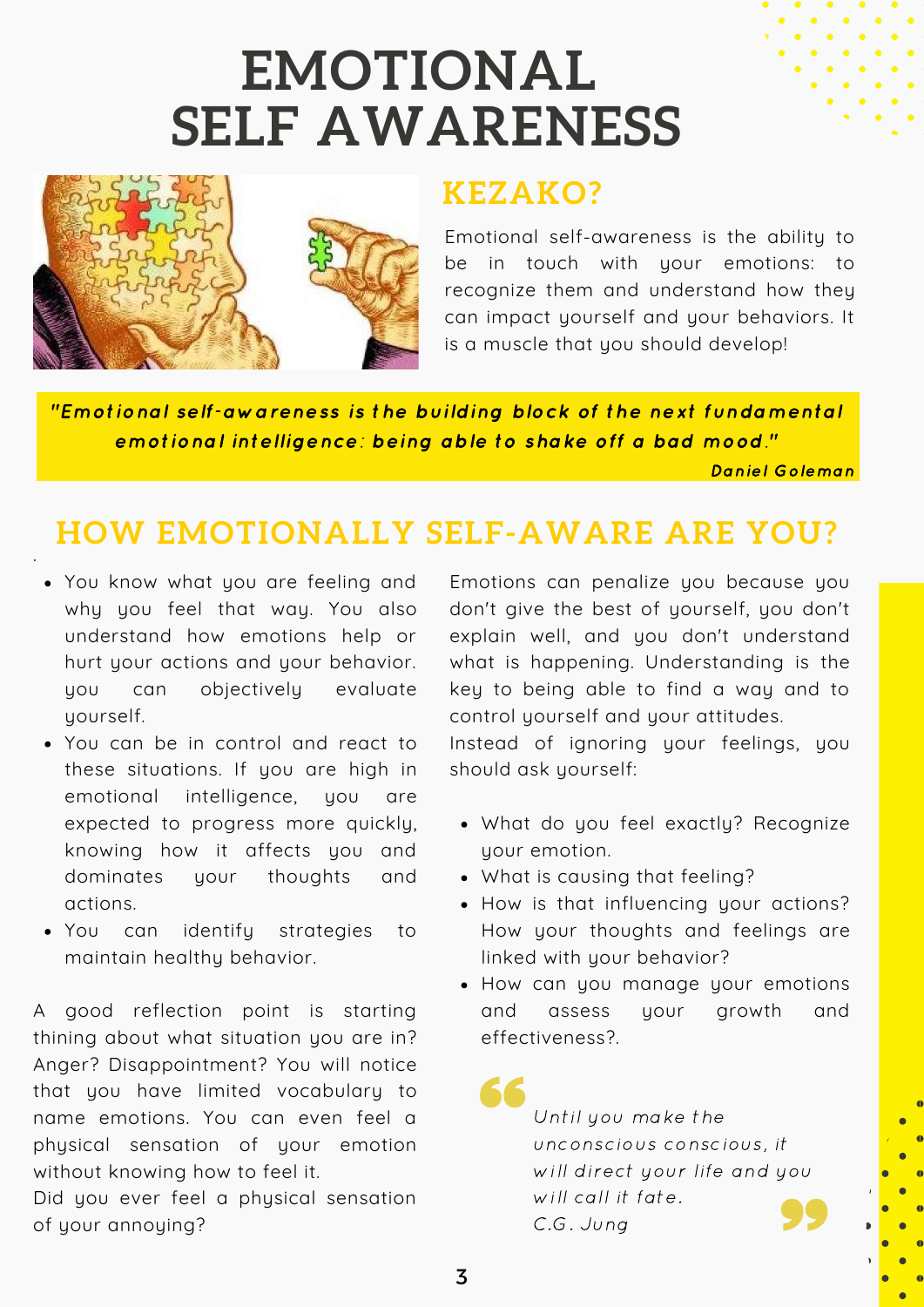## **FLEXIBILITY**

**Flexibility is having the skills to adapt our emotions to situations that are unpredictable. It is not just doing things differently, but going from**

**something you don't like to something you like.**

#### **HOW ABOUT ITS ADVANTAGES?**

Flexibility will help you because in the environment that changes rapidly you are going to be good as a leader. It is important in leadership and it also reduces our stress. Moreover, with your skills, you can help others to be more flexible too. You can not manage people if you are not flexible, hence we are all different.

#### **ITS PLACE IN OUR UNCONTROLLABLE ENVIRONMENT?**



The acronym VUCA which means volatility, uncertainty, complexity, and ambiguity, (or: Man, it's crazy out there!), means actually that our world is uncertain, ambiguous and unpredictable because this place keeps speeding up every year. We have a lot of technologies and changes which push us to new skills.

Leading in a VUCA world requires adaptation of that speed changes. However, the more uncertain something is, the harder it is to predict, grasp and control, and this is where comes flexibility! You will need the flexibility to manage innovation, willingness, and ability to try new things, it is the only way to be successful!

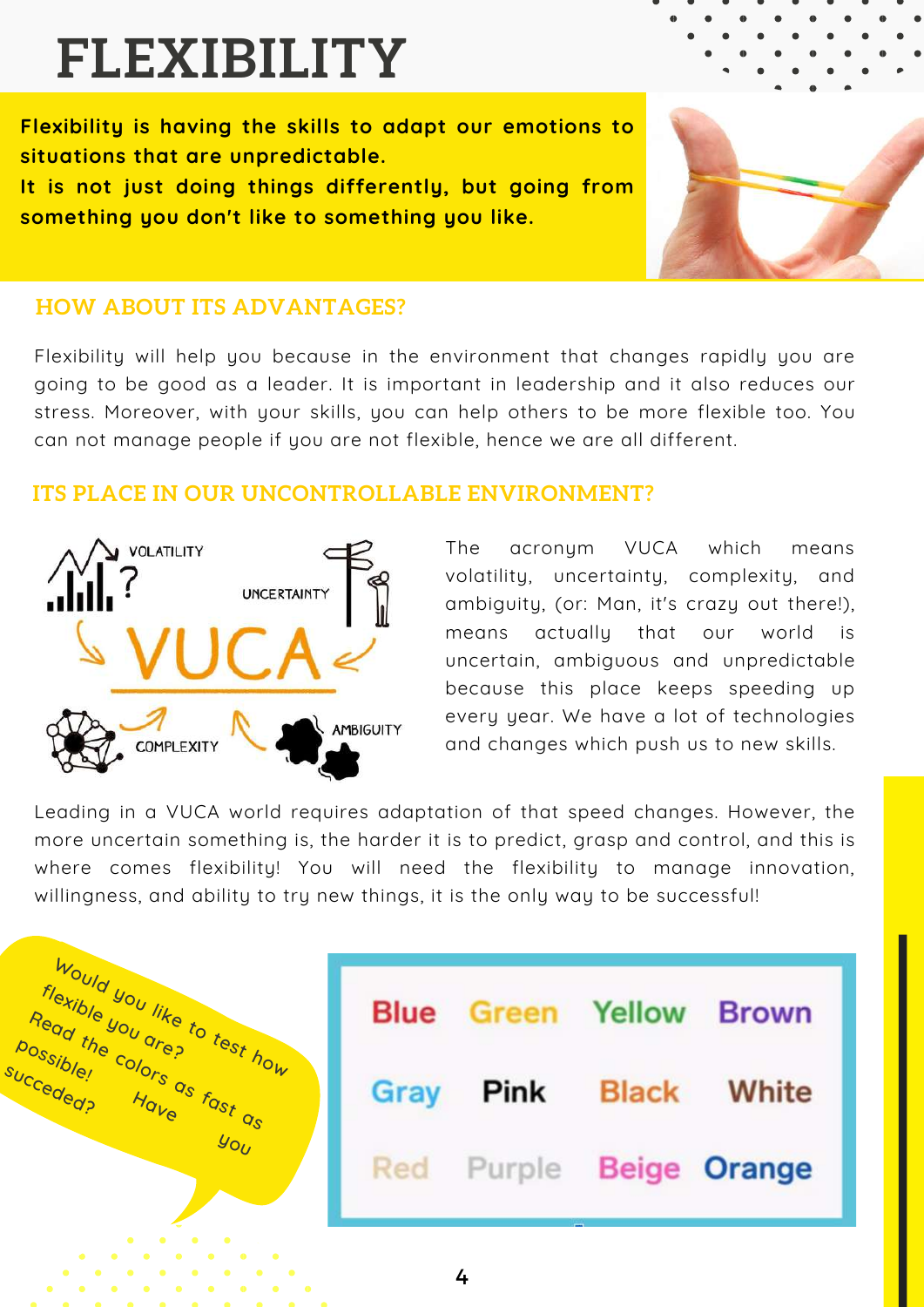## **PROBLEM SOLVING**

Problem solving is the ability to find solution to problems in situation where emotions are involved. It includes also the ability to understand how emotions can impact decision making.



The human brain takes about 35000 decisions a day! Among these decisions, many are made unconsciously by the brain while others require following a problemsolving process.



"Don't come to me with a problem, come to me with a solution" This sentence is heard far too often in the corridors of companies. But a large part of a manager's working time is devoted to solving problems.

### THE 6 STEPS OF PROBLEM SOLVING

State the case : Describing it as accurately as possible

- Generate alternative : Brainstorming
- Evaluate alternatives : which one as the better probability of success
	- Choose the best option : take into account that there is no solution that guarantee a 100% success
	- Implement your solution : move into action
		- Assess the outcome : evaluate if the solution solved the problem

As a manager, you can ask yourself: how do I think my problem-solving process looks to my team? What would they say are the strengths of this process? What would they say that could be improved?

It's by being proactive with a competent process that some problems can be anticipated and solved effectively.

*Think of a problem you are struggling with. Write it down and write underneath every question you have or need to answer about that problem. It's only by answering these questions that the initial problem can be resolved!*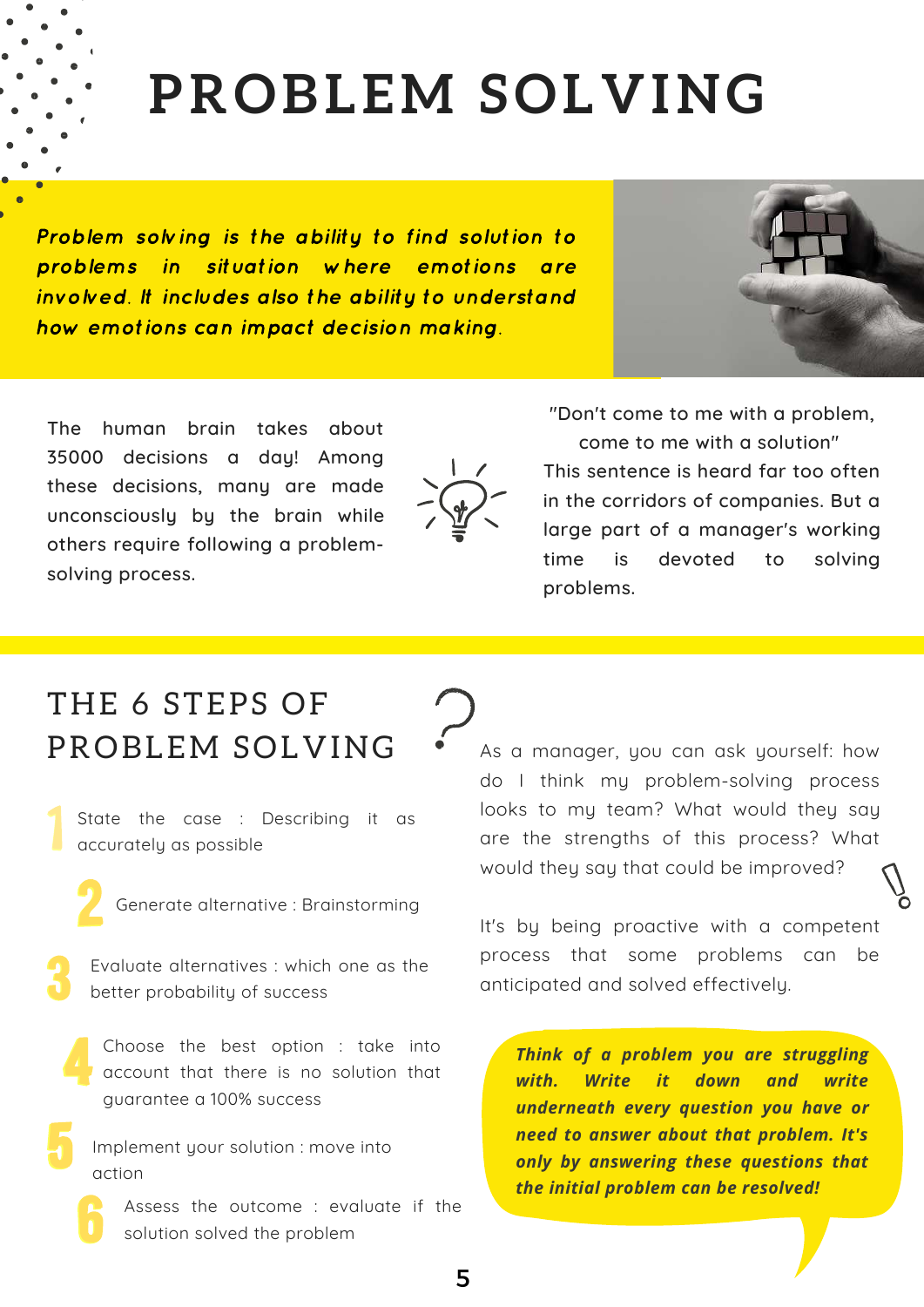## **EMOTIONAL INTELLIGENCE AND LEADERSHIP**

## **WHAT IS LEADERSHIP?**

This word is widely used in organizations and is often linked to performance.

Formal or informal, leadership requires several abilities. You should not confuse leadership and management, because actually leadership requires more and goes beyond management duties.

Leadership skills can be learned: knowing how to influence, inspire and motivate others. You can develop these leadership behaviors to be an influential leader. Hence, leadership can be taught and it can be done through coaching, mentoring courses, or personal reflection!

## **WHO IS A LEADER?**

A leader is defined as someone who has a vision, motivates his followers, and is empathetic. He embodies leadership mindsets, values, and actions.

Competence, benevolence, and integrity are also characteristics that make an effective leader.

To be able to enhance the trust of your followers, as a leader, you need to be transparent, understanding, and listening. You are not a boss, but the head of your team, you share a clear vision that people want to believe in. You also share common goals to achieve them together.

**WHAT KIND OF CHARACTERISTICS SHOULD A LEADER HAVE TO BE EFFECTIVE?**

### **1 . EMP A T H Y & C OMP A S S I O N**

Empathy is the recognition and understanding of another individual's feelings and emotions. It functions as a mirror of the emotions of others.

Compassion is the ability to let yourself be affected by someone other than you. It implies a feeling of benevolence, with a desire to help.

These are two key aspects of emotional intelligence to improve the level of employee engagement and well-being at work.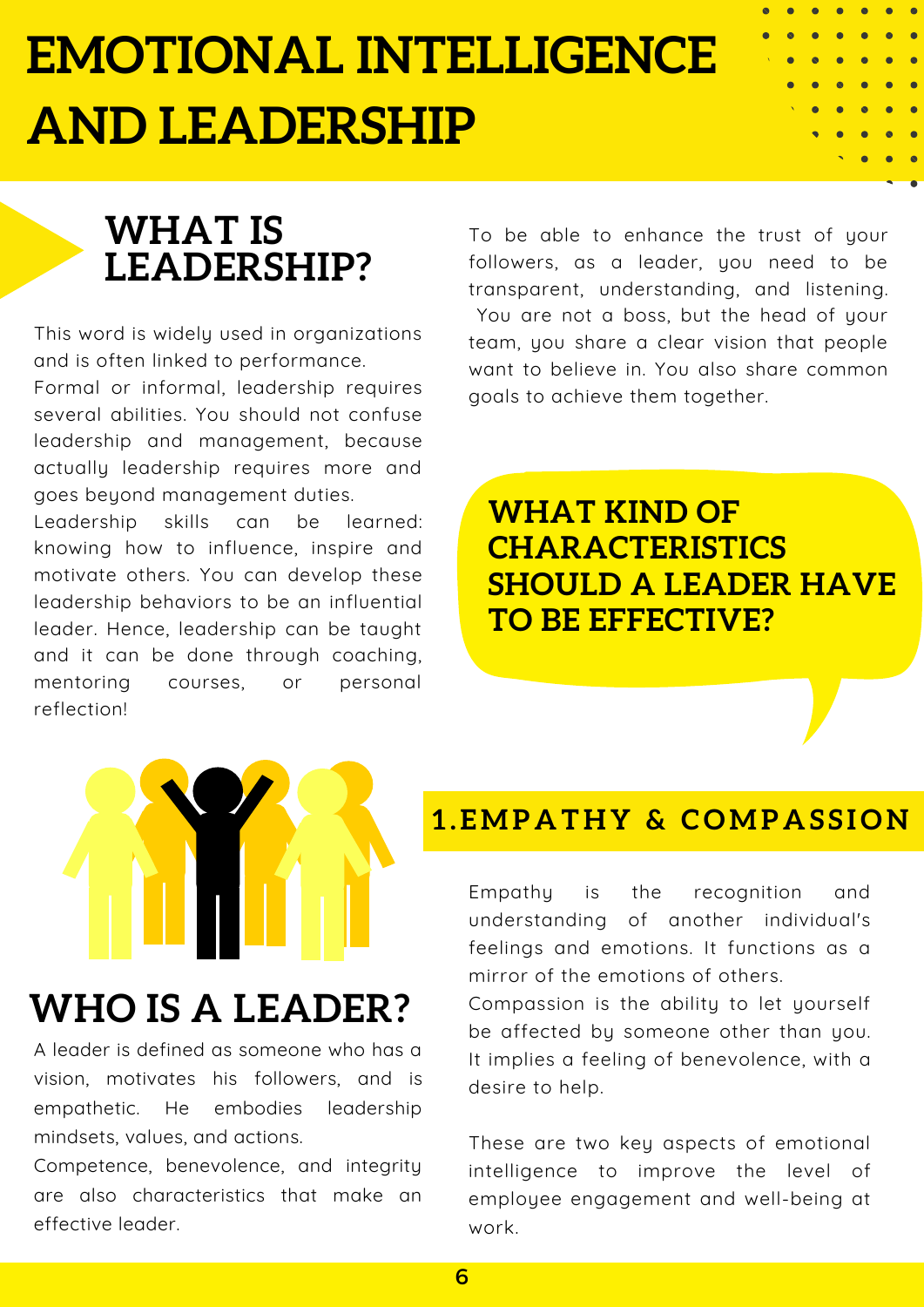

### **2 . E F F E C T I V E C OMMU N I C A T I O N**

As a leader, the art of communication is a crucial soft skill, as you can encourage people to speak up and participate in decision-making, as well as build solidarity between them. The challenge is indeed to create an emotional connection with your interlocutors.

To develop effective communication, you must work on these different aspects.

First of all, you must inspire people to continuously improve themselves.

In addition, conflict management helps to avoid a toxic environment. Thus, you must learn to be diplomatic and sensitive to each situation. Ethical discussions and solutions should be proposed.

### **3 . RE L A T I O N S H I P MA N A GEME N T**

Relationship management is a strategy by which an organization maintains an ongoing level of engagement with its audience.

This can be done between a company and its customers (business to consumer [B2C]) or between a company and other companies (business to business [B2B]).



#### **Objective:**

To create a partnership between an organization and its patrons, rather than viewing the relationship as purely transactional.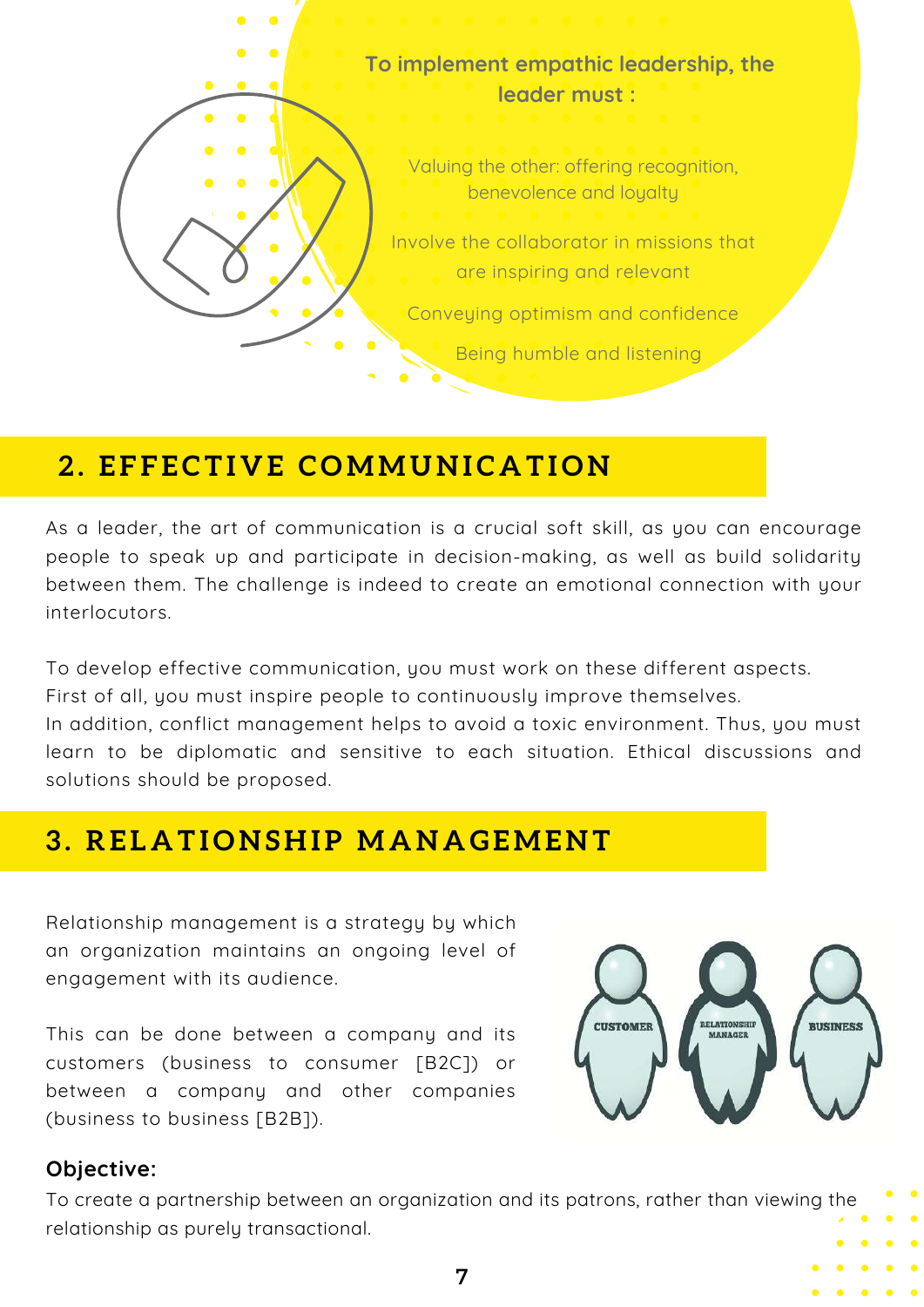## **EMOTIONAL INTELLIGENCE MEASUREMENT**

To assess your emotional and social intelligence (EQ), and understand your emotional competencies, we present below one of the most well-known and reliable test available: The Emotional Quotient Inventory (EQ-i 2.0).

#### **EMOTIONAL QUOTIENT INVENTORY (EQ-I 2.0)**

The EQ-i 2.0 aims to show how you operate emotionally, your areas of strength, and areas to enhance.

Easily accessible online and taking 20 minutes to complete, the assessment involves responding to 133 statements on a secure site.

Once completed, you can appreciate your scores in 15 competencies, grouped into five areas:

Self-Perception, Self-Expression, Interpersonal, Decision Making and Stress Management.

We recommend that you combine this test with the EQ 360, which takes into account the perceptions of others who know you well, who are 360 degrees around you.

At the end, a study is performed by a professional authorized to read the EQ-i 2.0, such as Angela PAYNE or Charles CARTIER for instance.

Thus, the specialist can show you your strengths and areas for improvement. To achieve this very complete test, it will cost to you several hundred euros.

#### **GLOBAL EMOTIONAL INTELLIGENCE TEST**

To test your EQ without breaking the bank, the Global Emotional Intelligence Test proposes a free measurement of the EQ according to 15 parameters such as adaptability, assertiveness or perception of emotions.

Based on some elements of the Big Five, the most widely used personality test in scientific research, this test will lead you to answer 60 questions.

You will learn about your ability to recognize your own emotions and those of your interlocutors.

Source: IDR-GEIT (2021)

**Hey! Would you like to check your EQ, scan the QR Code below :**